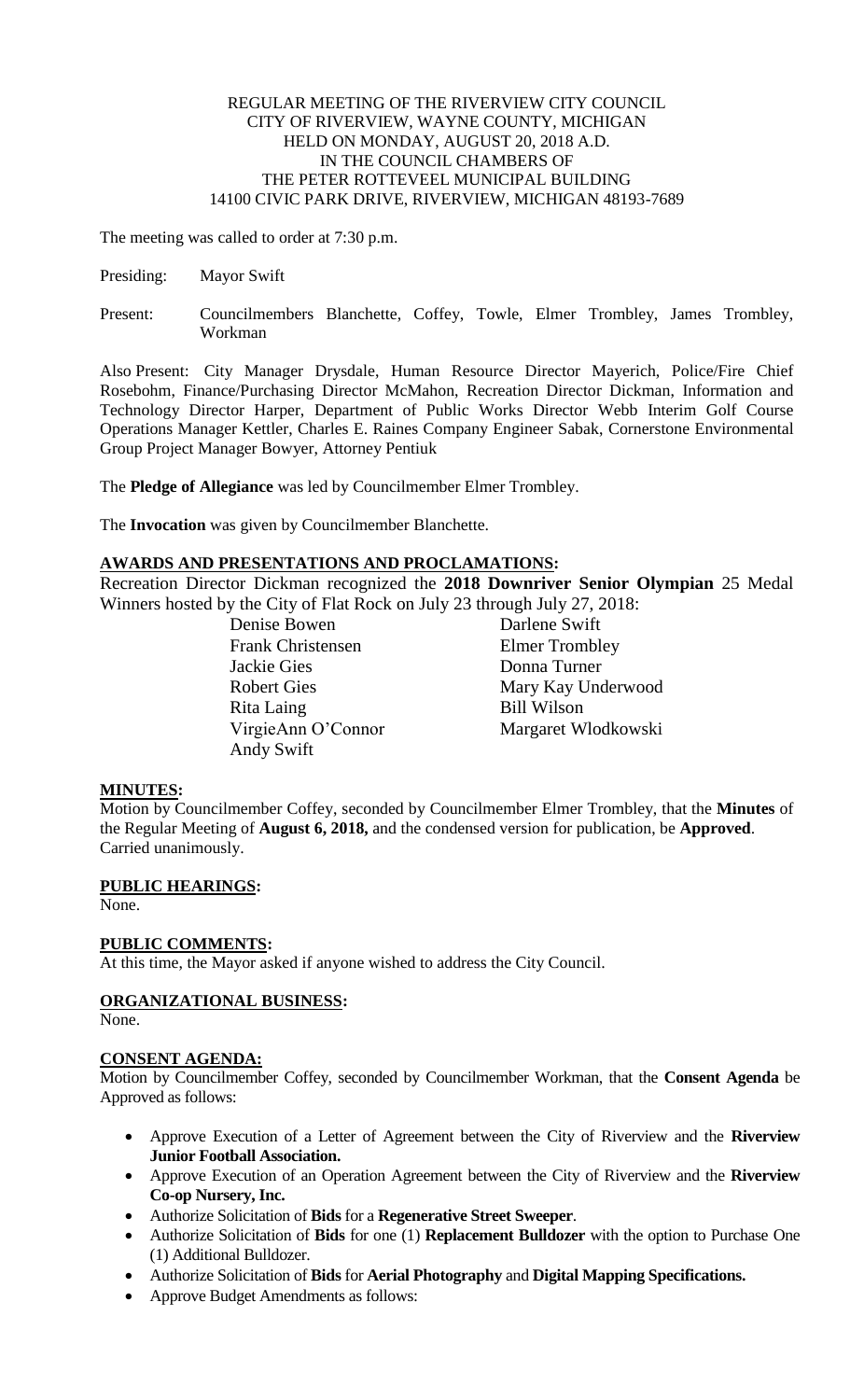| А.                 |                 |                |               |              |
|--------------------|-----------------|----------------|---------------|--------------|
|                    |                 | Current        | Amended       | Amendment or |
| Description        | Account Number  | Appropriation  | Appropriation | Change       |
| 2018/19 Recreation |                 |                |               |              |
| Park Improvements  | 101-751-972.010 | 32,000.00<br>Œ | 39,746.00     | 7,746.00     |

JUSTIFICATION: To pull forward unspent funds from the 2017/18 budget year into the 2018/19 budget. This money was ear marked for cement work around the new splash pad that was unable to be completed prior to the start of this fiscal year.

B.

|                             |                 | Current       | Amended       | Amendment or |
|-----------------------------|-----------------|---------------|---------------|--------------|
| !Description                | Account Number  | Appropriation | Appropriation | Change       |
| 2018/19 Insurance           |                 |               |               |              |
| General Liability Insurance | 677-865-914.000 | 405,000.00    | 414.912.00    | 9.912.00     |

JUSTIFICATION: To increase the general liability insurance line item to cover the premium, of additional property that was added to the City insurance plan.

| Description                   | Account Number  | Current<br>Appropriation | Amended<br>Appropriation | Amendment or<br>Change |
|-------------------------------|-----------------|--------------------------|--------------------------|------------------------|
| 2018/19 Maior & Local Streets |                 |                          |                          |                        |
| Joint / Crack Sealing         | 202-463-818.035 | 15.000.00                | 22,800.00                | 7.800.00               |
| Joint / Crack Sealing         | 203-463-818.035 | 15,000.00<br>œ<br>Φ      | 33,200.00                | 18,200.00              |

JUSTIFICATION: To pull forward unspent funds from the 2017/18 budget year into the 2018/19 budget in the Joint/Crack Sealing line items, for both the Major (202) and Local (203) Streets Funds Carried unanimously.

### **RESOLUTIONS:**

Motion by Councilmember Coffey, seconded by Councilmember Elmer Trombley, that Resolution 18- 17, Electing to Comply with the **Provisions** of **Public Act 152** of **2011**, be Adopted as follows:

## RESOLUTION NO. 18-17 RESOLUTION TO ADOPT THE **80/20 COST SHARING** MODEL AS SET FORTH IN SECTION 4 OF PUBLIC ACT 152 OF 2011

- WHEREAS, the State of Michigan has enacted the Publicly Funded Health Insurance Contribution Act, Act 152 of 2011, (the "Act");
- WHEREAS, the Act provides for limits on the amount that a local unit of government may pay or contribute to a medical benefit plan for its employees;
- WHEREAS, Local units of government are given three options for complying with the requirements of the Act, depending on the impact of the Act on the employees of each public employer;
- WHEREAS, those three options are as follows:
	- 1) Section 3 "Hard Caps" Option-limits a public employer's total annual health care costs for employees based on coverage levels as defined in the Act;
	- 2) Section 4 "80 percent-20 percent" Option-limits a public employer's share of total annual health care costs to not more that 80 percent. This option requires an annual majority vote of the governing body;
	- 3) Section 8 "Exemption" Option-a local unit of government, as defined in the Act, may exempt itself from the requirements of the Act by an annual 2/3 vote of the governing body; and
- WHEREAS, the City desires to comply with the provisions of the Act and adopt the 80-20 percent option as its choice of compliance under the Act and to avoid penalties for noncompliance.
- NOW, THEREFORE, BE IT RESOLVED that the Riverview City Council elects to comply with the requirements of the Publicly Funded Health Insurance Contribution Act by adopting the 80/20 percent cost sharing model set forth in Section 4 of Public Act 152, subject to any applicable limitations contained in Section 5 of the Act pertaining to collective bargaining agreements.
- AYES: Mayor Swift, Councilmembers Blanchette, Coffey, Towle, Elmer Trombley, James Trombley, Workman NAYS: None.

EXCUSED: None.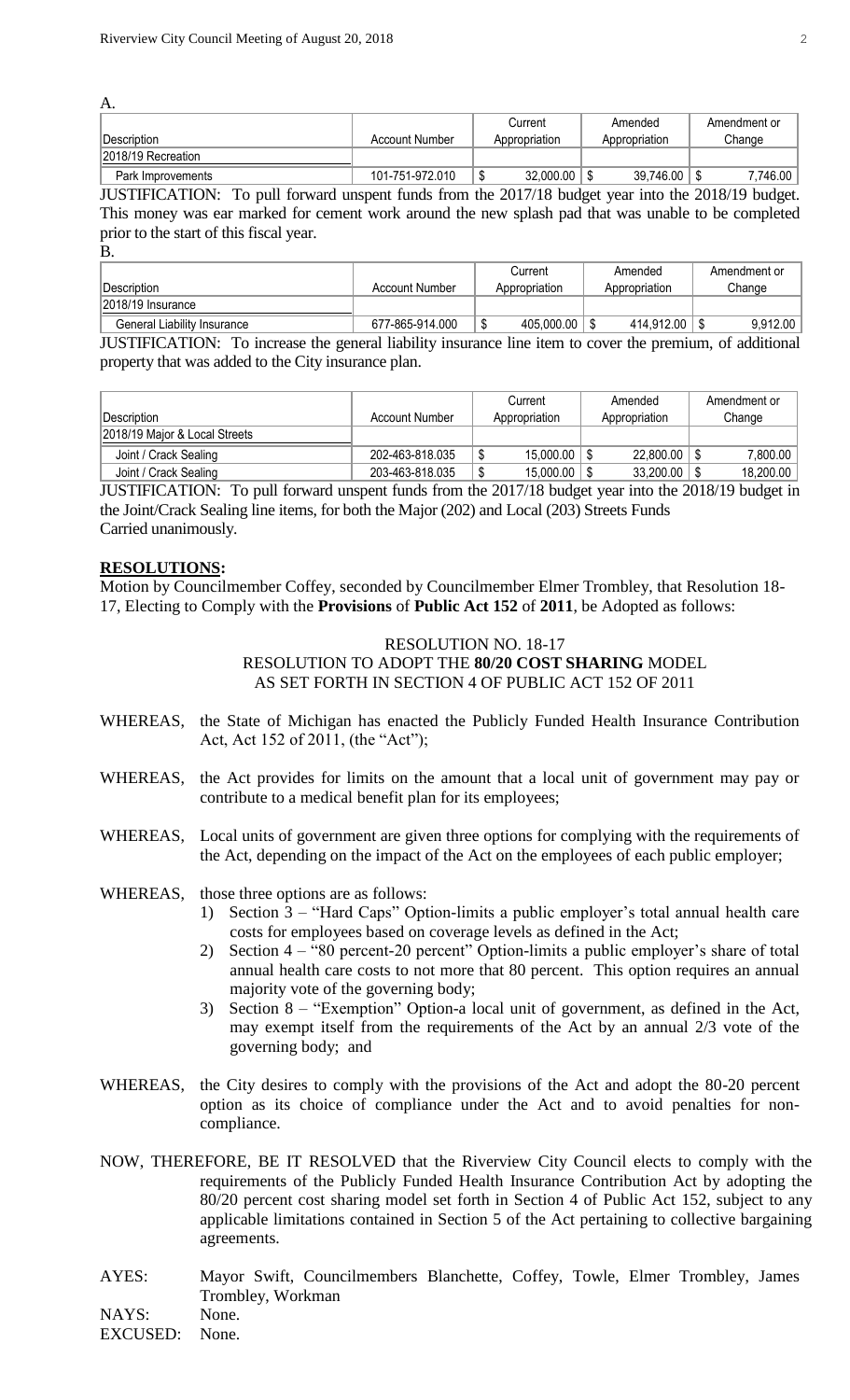ADOPTED this 20th day of August, 2018. ATTEST:

## Andrew M. Swift, Mayor

\_\_\_\_\_\_\_\_\_\_\_\_\_\_\_\_\_\_\_\_\_\_\_\_\_\_\_\_\_\_\_\_\_\_\_\_\_\_\_\_

#### **ADMINISTRATION:**

Motion by Councilmember Elmer Trombley, seconded by Councilmember Workman, that Change Order **No. 1** to Dominic **Gaglio** Construction, Inc., in the Amount of **\$117,000.00** for Additional Street Section as part of the **2018 Street Sectioning** Program and Approve Funds not to Exceed \$**9,000.00** to **C.E. Raines** for **Field Engineering** for Additional Sectioning Work, be Approved. Carried unanimously.

Motion by Councilmember James Trombley, seconded by Councilmember Coffey, that Authorization for Environmental Engineering Services with **Cornerstone Environmental Group** (A Tetratech Company) in the Amount of \$**1,678,585.00** be Approved as follows:

| General Site Support Engineering           | 596-526-816.000 | \$117,760.00 |
|--------------------------------------------|-----------------|--------------|
| Air Pollution Control Compliance           | 596-526-816.000 | 89,160.00    |
| <b>Leachate Management Regulatory</b>      |                 |              |
| <b>Support and Discharge Sampling</b>      | 596-526-816.300 | 63,428.00    |
| Routine Landfill Grade/Vol Surveying       |                 |              |
| & Aerial Photo                             | 596-526-816.000 | 20,390.00    |
| Routine Inspections                        | 596-526-816.000 | 20,630.00    |
| <b>Environmental Monitoring</b>            | 596-526-816.000 | 73,510.00    |
| Health & Safety                            | 596-526-816.000 | 19,720.00    |
| <b>Construction Forecasting, Volume</b>    |                 |              |
| Estimates                                  | 596-526-816.000 | 19,290.00    |
| Nike Site Final Cover Maintenance          | 596-526-816.260 | 46,680.00    |
| <b>Site Vertical Surveying</b>             | 596-526-816.450 | 21,220.00    |
| <b>Special Waste Review</b>                | 596-526-816.000 | 17,550.00    |
| Landfill A Gas System Expansion            |                 |              |
| Engineering                                | 596-526-994.089 | 124,000.00   |
| Entrance Facilities – Engineering          | 596-526-994.206 | 110,000.00   |
| <b>Total New Work Authorizations</b>       |                 | \$774,338.00 |
| <b>CONTINUING WORK AUTHORIZATIONS</b>      |                 |              |
| <b>City Owned LFGTE Project</b>            | 596-526-994.201 | \$355,775.00 |
| New Haul Road (Engineering)                | 596-526-994.091 | 20,000.00    |
| Cell 7 Phase 3 Prelim Construction         |                 |              |
| Engineering                                | 596-526-994.098 | 400,000.00   |
| Golf Course Pipeline to Flare-Engineer     | 596-526-004.203 | 40,000.00    |
| Landfill Expansion Preliminary Engineer.   | 596-526-994.084 | 50,000.00    |
| Storm water System Upgrades - Construc.    | 596-526-989.310 | 68,472.00    |
| <b>Total Continuing Work Authorization</b> | \$934,247.00    |              |
| Carried unanimously.                       |                 |              |

Motion by Councilmember James Trombley, seconded by Councilmember Coffey, that Authorization for **Civil Engineering Services** with **Charles E. Raines** Company in the Amount of **\$237,776.00** be Approved.

Carried unanimously.

#### **ORDINANCES**:

Motion by Councilmember Elmer Trombley, seconded by Councilmember Workman, that the Clerk be Authorized to give the **Second** Reading, by title only, of Proposed Ordinance No. **704**, to Amend the City of Riverview's **Zoning Ordinance** by amending Sections 3.02 Regarding "**Off-Street Parking** Requirements" and 14.04 "**Parking Lot landscaping**" and "Landscaping and Screening" and 24.06 "**Accessory Structures** and **Uses**".

Carried unanimously.

### ORDINANCE NO. 704 ZONING ORDINANCE

AN ORDINANCE TO AMEND THE ZONING ORDINANCE FOR THE CITY OF RIVERVIEW BY THE REPEAL AND RE-ADOPTION OF SECTION 13.02, "OFF-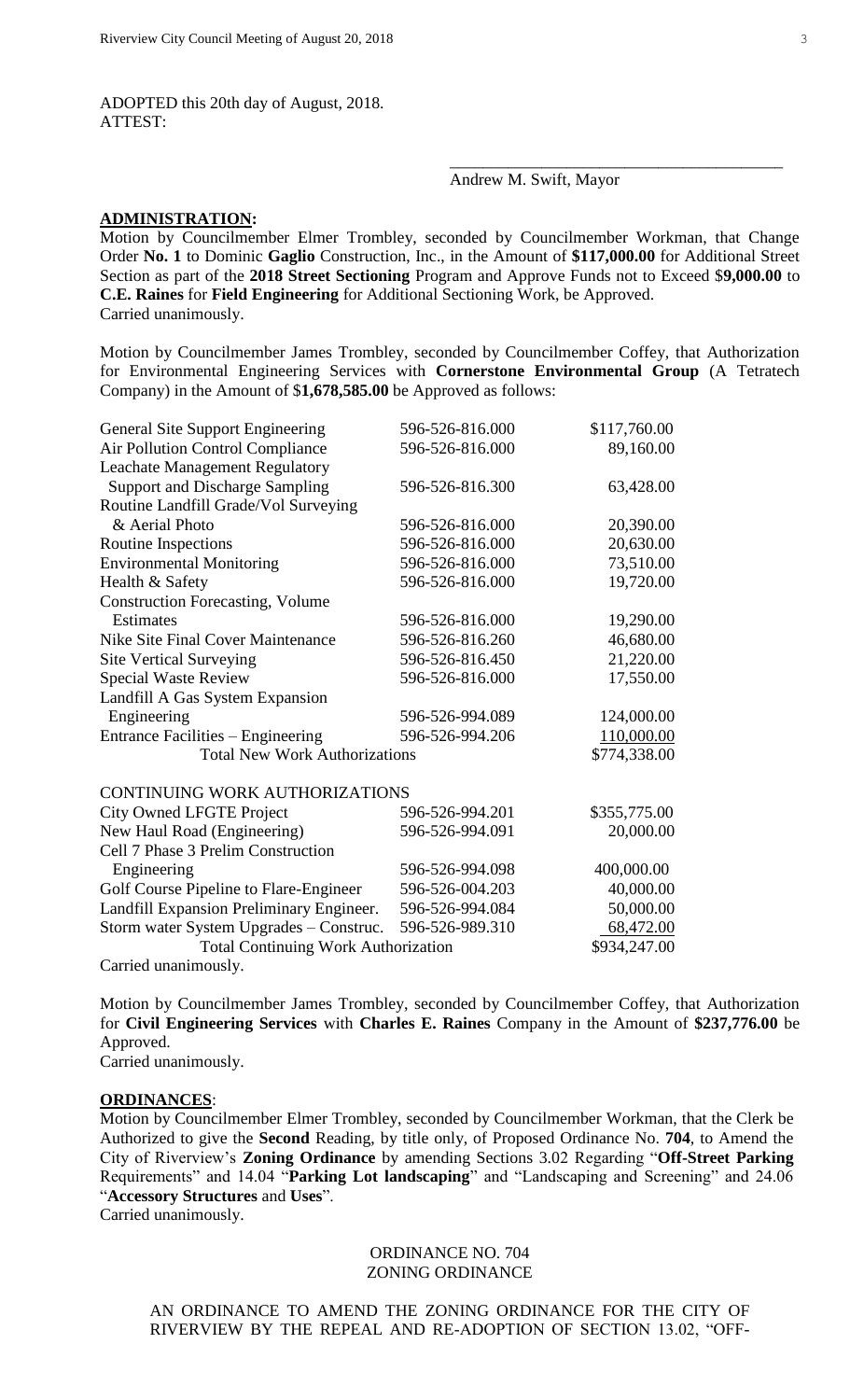STREET PARKING REQUIREMENTS", OF ARTICLE 13, "STREETS, ROARDS, OFF-STREET PARKING AND LOADING"; AND BY THE REPEAL AND RE-ADOPTION OF SECTION 14.04, "GENERAL REQUIREMENTS", OF ARTICLE 14, "LANDSCAPING AND SCREENING"; AND BY THE REPEAL AND RE-ADOPTION OF SECTION 24.06, "ACCESSORY STRUCTURES AND USES", OF ARTICLE 24, "GENERAL PROVISIONS", TO UPDATE THE SECTIONS.

### THE CITY OF RIVERVIEW ORDAINS:

ARTICLE I. Amendments. That Section 13.02, "Off-Street Parking Requirements", of Article 13, "Streets, Roads, Off-Street Parking and Loading", and Section 14.04, "General Requirements" of Article 14, "Landscaping and Screening", and Section 24.06 "Accessory Structures and Uses", of Article 24, "General Provisions", of the Zoning Ordinance are each hereby repealed and re-adopted to hereafter read as follows:

### Zoning Article 13 Streets, Roads, Off-Street Parking and Loading

Section 13.02 - Off-Street Parking Requirements.

A. Scope of Off-Street Parking Requirements.

Compliance with the off-street parking regulations shall be required as follows:

- 1. (Unchanged)
- 2. (Unchanged)
- 3. (Unchanged)

4. Review Compliance. Compliance with the requirements in this Article shall be subject to site plan review and approval as specified in Section 20.01 (Site Plan Review).

5. Required Parking Spaces. The required parking facilities shall be defined as a minimum and maximum number.

6. The Planning Commission may adjust the required number of off-street parking spaces provided one of the following two standards is met:

- a. Standards of Section 13.02.B.5. Collective Use of Off-Street Parking is met.
- b. A parking study provided by the applicant and approved by the Planning Commission is provided.
- B. General Requirements. (Unchanged)
- C. Number of Spaces Required.

The following standards shall be used in determining the required number of parking spaces:

- 1. (Unchanged)
- 2. (Unchanged)
- 3. (Unchanged)
- 4. (Unchanged)
- 5. (Unchanged)
- 6. (Unchanged)
- 7. Electric Vehicle Charging Stations. In the event electric charging stations are proposed, such spaces shall be included in the required number of off-street parking spaces. Such spaces shall meet the required dimensions of a standard parking space.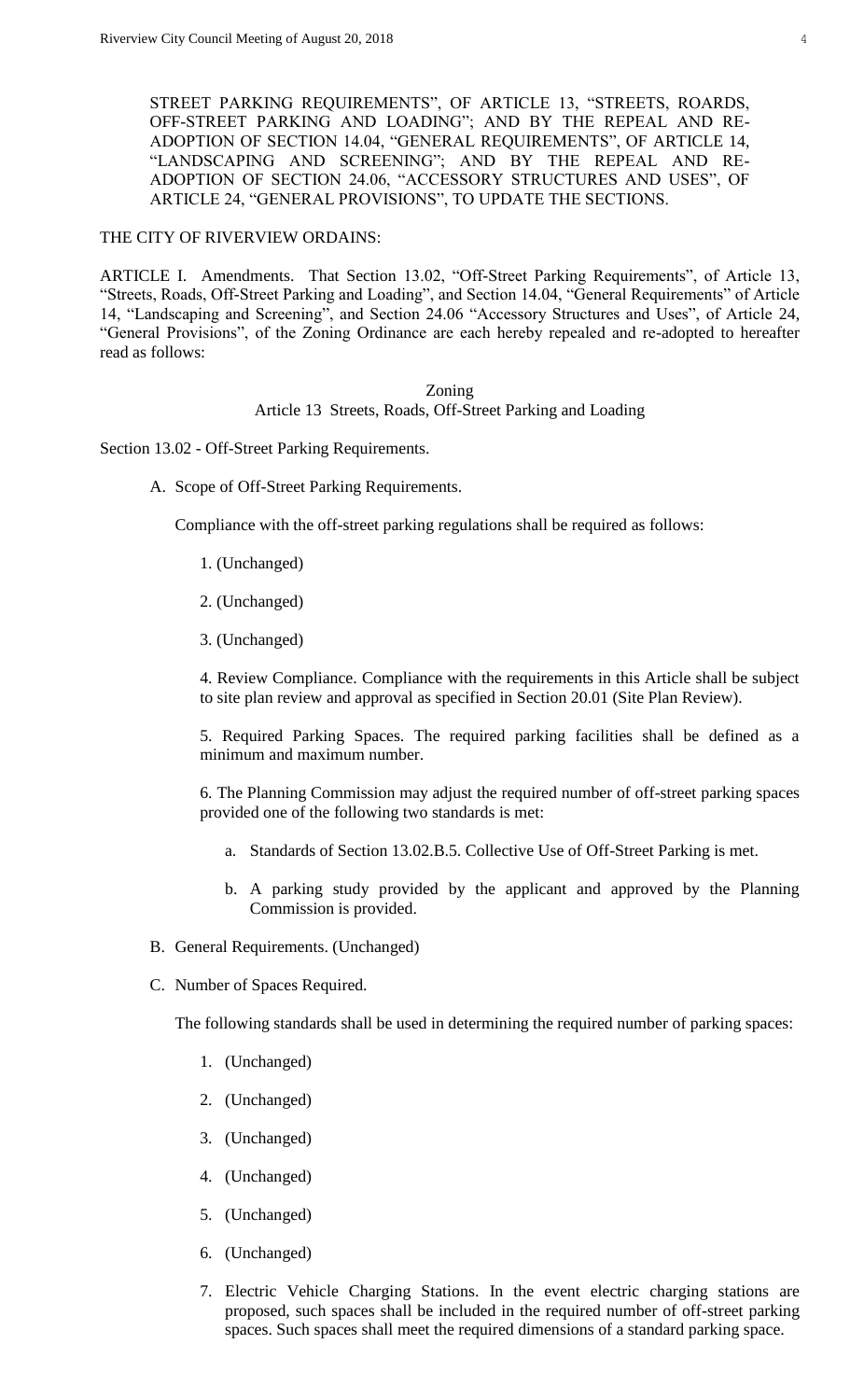- D. Layout and Construction. (Unchanged)
- E. Recreational Vehicle Parking in Residential Districts. (Unchanged)

# Zoning Article 14 Landscaping and Screening

Section 14.04 - General Requirements.

- A. General Site Requirements. (Unchanged)
- B. Landscaping Adjacent to Road Rights-of-Way. (Unchanged)
- C. Berms. (Unchanged)
- D. Greenbelts. (Unchanged)
- E. Screening. (Unchanged)
- F. Parking Lot Landscaping.

In addition to required screening, all off-street parking areas shall be landscaped as follows:

- 1. (Unchanged)
- 2. (Unchanged)
- 3. (Unchanged)
- 4. (Unchanged)
- 5. Stormwater Management. The site plan shall adhere to the City of Riverview Stormwater Management Implementation Guide and Low Impact Development Manual for Michigan produced by the Southeast Michigan Council of Governments.
- G. Landscaping of Rights-of-Way. (Unchanged)
- H. Maintenance of Unobstructed Visibility for Drivers. (Unchanged)
- I. Potential Damage to Utilities. (Unchanged)
- J. Landscaping of Divider Medians and Culs-de-Sac. (Unchanged)
- K. Irrigation. (Unchanged)
- L. Street Trees in Single-Family Districts. (Unchanged)

### Zoning Article 24 General Provisions

Section 24.06 – Accessory Structures and Uses.

Accessory structures and uses shall comply with the following regulations:

- A. General Requirements. (Unchanged)
- B. Detached Accessory Structures. (Unchanged)
- C. Attached Accessory Buildings and Uses. (Unchanged)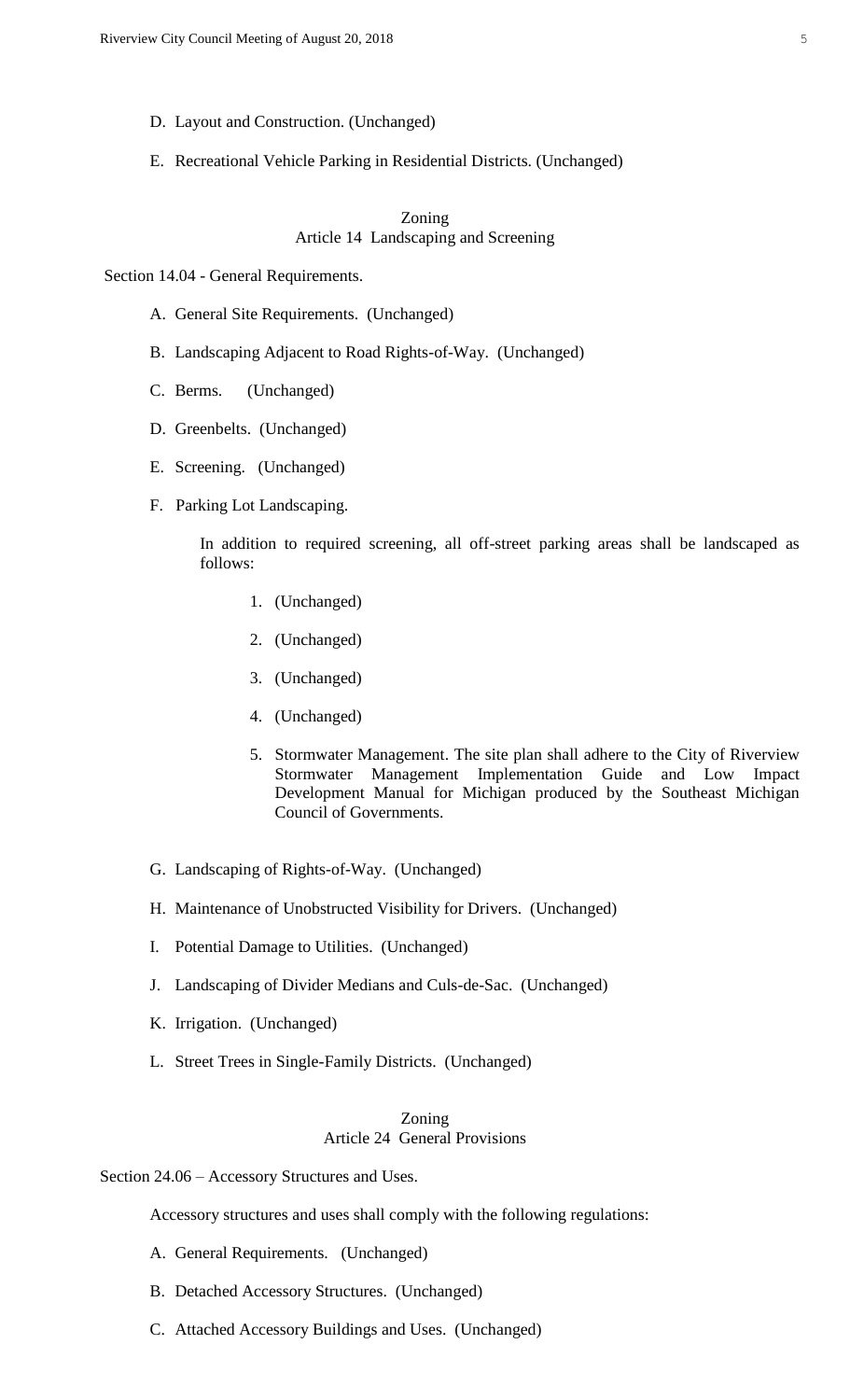- D. Accessory Structures.
	- 1. General requirements. Accessory structures (for example, tennis courts, wind generators, antennae, solar panel system) shall be located in the rear yard and shall comply with height, setback, and lot coverage requirements for accessory structures and uses as listed above, unless otherwise permitted in this Ordinance.
	- 2. (Unchanged)
	- 3. Solar panel systems. Freestanding and roof-mounted solar panel systems, which are not defined as a Large Solar Array, shall be defined as accessory structures and located subject to the following standards.
		- a. Freestanding solar panel systems shall be located in the rear yard, subject to the setback requirements for accessory buildings.
		- b. Rooftop solar panel system attached to a pitched roof shall be flush-mounted and shall not overhang the roof edge.
		- c. Rooftop solar panel systems attached to a flat roof shall be set back a minimum six (6) feet from the roof edge and shall not be visible from ground level of adjacent property or public rights-of-way or public land.
		- d. All applications shall meet requirements for a site plan as found in Article 20 of the City's Zoning Ordinance.
		- e. Construction shall comply with the National Electric Safety Code or International Fire Code.
		- f. Components shall be approved by the Institute of Electrical and Electronics Engineers ("IEEE"), Solar Rating and Certification Corporation ("SRCC"), Electronic Testing Laboratories ("EIL"), or other similar certification organization acceptable to the city.
		- g. No advertising is permitted on a solar panel system.
		- h. The city shall have the right at any reasonable time to inspect the premises on which any solar panel system is located. The city may hire one or more consultants to assist with any such inspections at the Applicant's or project owner's expense.
		- i. Each solar panel system shall be kept and maintained in good repair and condition at all times. If the Community Development Director or designee determines that a solar panel system fails to meet the requirements of this Ordinance, or that it poses a potential safety hazard, the property owner or operator shall shut down the solar panel system within 48 hours after notice from the Director or designee and shall not operate, start or restart the solar panel system until the condition has been corrected.
		- j. A solar panel system determined to be abandoned or decommissioned shall be removed with the underlying roof and structure restored in compliance with the City of Riverview Building Codes within a period of time as determined by the Community Development Director or designee. Removal of solar panel system requires applicable city permits.
		- k. Each solar system shall comply with all applicable federal, state and county requirements, in addition to other applicable city ordinances.
	- E. Swimming Pools. (Unchanged)

ARTICLE II. Penalty: A person violating this ordinance shall be punished in accordance with Section 1-8 of the Code of Ordinances of the City of Riverview, unless a different penalty is expressly provided in this ordinance.